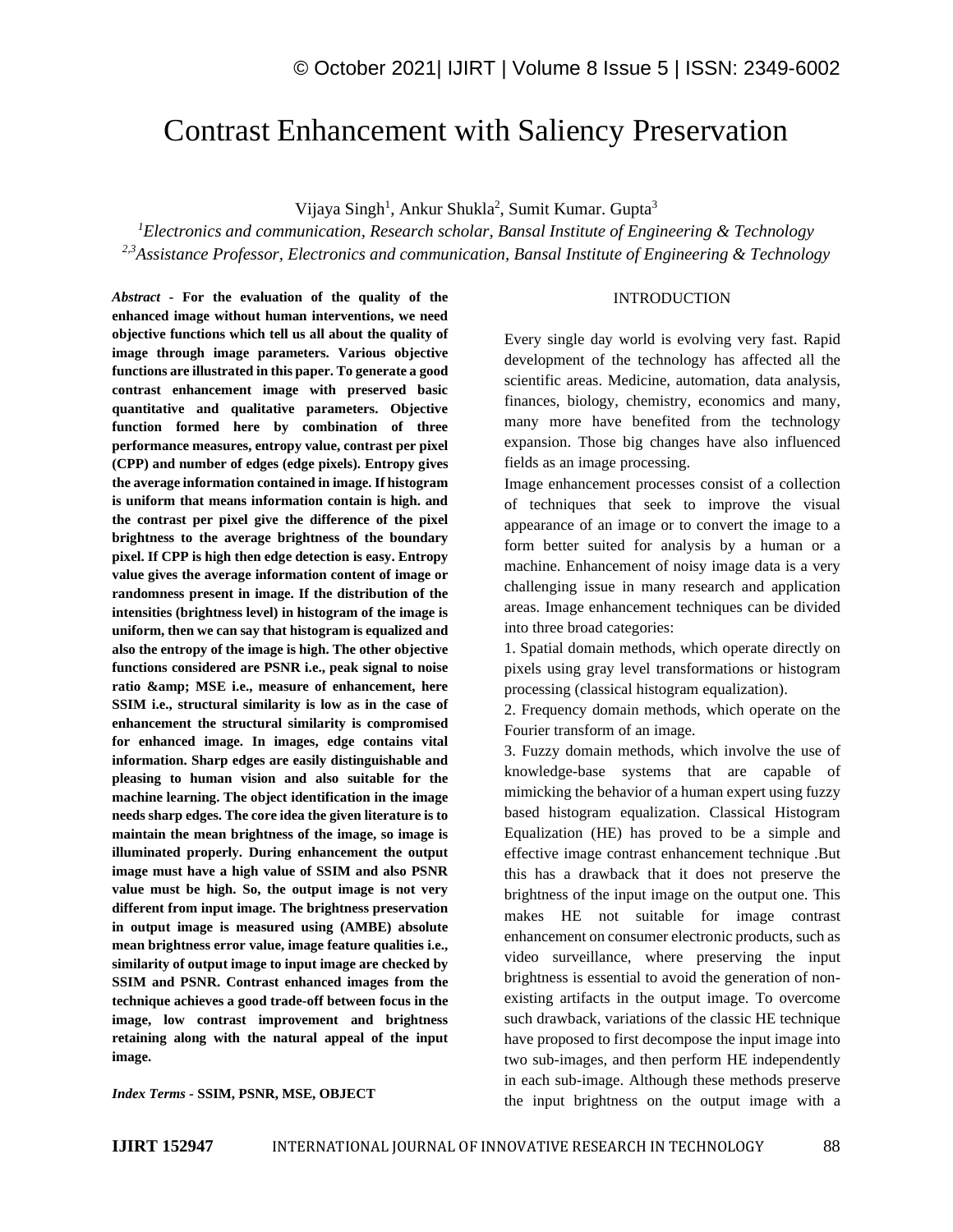significant contrast enhancement, they may produce images which do not look as natural as the input ones. Fuzzy logic represents a good mathematical framework to deal with uncertainty of information. Fuzzy image processing is the collection of all approaches that understand represent and process the images, their segments and features as fuzzy sets.

In the present thesis, an algorithm is proposed for Fuzzy Histogram Equalization. This algorithm enhances image contrast as well as preserves the brightness very effectively. This also reduces its computational complexity. This Fuzzy Histogram Equalization technique uses the representation and processing of digital image in fuzzy statistics. These images in fuzzy domain handle the inexactness of grey-level values in a better way as compared to GHE and CLAHE like conventional techniques, which improves its performance. Hence, proposed Fuzzy algorithm can be used for image enhancement of poor quality images. All the implementation work has been done in MATLAB 7.5 Image Processing tool box.

Data representation in Matlab is the feature that distinguishes this environment from others. Every data is presented with matrices. The definition of matrix is a rectangular array of numbers. Most pictures are kept in two-dimensional matrices. Each element corresponds to one pixel in the image. True color pictures require a third dimension to keep the information about intensities of RGB colors. Fuzzy Logic Toolbox offers wide range of functions responsible for fuzzy calculations. It allows user to look through the results of fuzzy computations.

Experimental results show that the quality of image is improved after fuzzy histogram equalization. It is tested on different common formats of images taking different fuzzy membership function

## RELATED WORK

Digital image processing is a broad subject and often involves procedures which can be mathematically complex, but central idea behind digital image processing is quite simple. The ultimate aim of image processing is to use data contained in the image to enable the system to understand, recognize and interpret the processed information available from the image pattern. Image enhancement can be applied to different areas of science and engineering. Except for illumination conditions, quality of images is also

affected by external noises and environmental disturbances such as ambient pressure and temperature fluctuations. Approaches of contrast limited image enhancement via stretching the histograms over a reasonable dynamic range and multi-scale adaptive histogram equalizations have been developed. Various authors proposed various methods such as histogram equalization, multipoint histogram equalizations and pixel dependent contrast preserving, but all these methods are not up to mark. Here, a brief review over various proposed methods in image enhancement methodology is presented.

C. V. Jawahar, et.al (1997) proposed about thresholding. In this work, the problem of pixel classification is attempted using fuzzy clustering algorithms. The segmented regions are fuzzy subsets, with soft partitions characterizing the region boundaries. The validity of the assumptions and thresholding schemes are investigated in the presence of distinct region proportions. The hard k means and fuzzy c means algorithms was found useful when object and background regions are well balanced. Fuzzy thresholding is also formulated as extraction of normal densities to provide optimal partitions.

The problem of pixel classification is well suited to be formulated as a clustering problem. The problem of thresholding in the presence of region imbalances is analyzed by transforming the geometrical structure of gray distribution by modeling the distance and density function. Analytical discussions and experimental details validate the importance of fuzzy thresholding schemes based on fuzzy clustering

In 24 Chaohong Wu, Zhixin Shi and VenuGovindaraju worked on the performance of fingerprint recognizer, which highly depends on the fingerprint image quality. Different types of noises in the fingerprint images pose greater difficulty for recognizers. They focused on an effective methodology of cleaning the valleys between the ridge contours are lacking. It was found that noisy valley pixels and the pixels in the interrupted ridge flow gap are \impulse noises". They described a new approach to fingerprint image enhancement, which is based on integration of Anisotropic Filter and directional median filter (DMF). In this paper Gaussian-distributed noises are reduced effectively by Anisotropic Filter, \impulse noises" are reduced efficiently by DMF. The enhancement algorithm has been implemented and tested on fingerprint images from FVC22.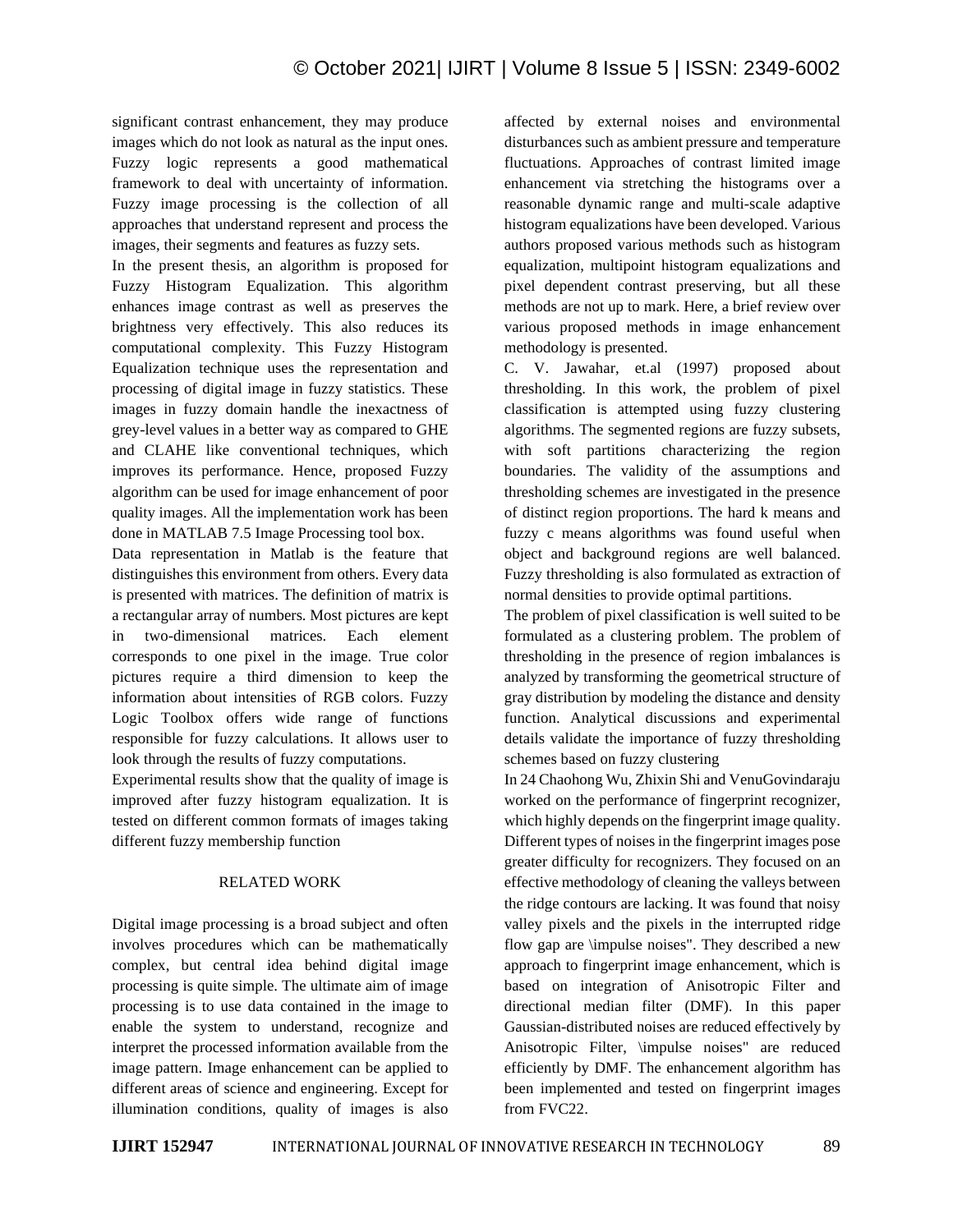In 24 Soong-Der Chen, Abd.Rahman Ramli discussed about the issue on Histogram equalization (HE).They analyzed that HE has been a simple yet effective image enhancement technique. However, it tends to change the brightness of an image significantly, causing annoying artifacts and unnatural contrast enhancement. They proposed a novel extension of BBHE referred to as minimum mean brightness error bi-histogram equalization (MMBEBHE). MMBEBHE has the feature of minimizing the difference between input and output image's mean. Simulation results showed that MMBEBHE can preserve brightness better than BBHE and DSIHE. Furthermore, this paper also formulated an efficient, integer-based implementation of MMBEBHE. Nevertheless, MMBEBHE also has its limitation. They also proposed a generalization of BBHE referred to as recursive mean-separate histogram equalization (RMSHE). RMSHE is featured with scalable brightness preservation. Simulation results showed that RMSHE is the best equalization technique compared to HE, BBHE, DSIHE, and MMBEBHE It can be observed in there work that in context of bihistogram equalization, MMBEBHE is better than BBHE and DSIHE in preserving an image's original brightness.

In 26 Yu-fai Fung, Homan Lee, and M. Fikret Ercan worked on application of toll rate charged for the usage of facilities such as a tunnel or a bridge is usually proportional to the number of axles possessed by a vehicle. They designed an automatic system that can identify the number of axles is sought. Instead of detecting the axle, wheels of a vehicle were tested and a method based on the Hough transform for detecting circles was proposed. As the system must be able to detect the correct number of wheels in real-time, subsampling based on the Haar Wavelet transform was applied. The approach was able to identify the wheel correctly to process the input images in real-time.

They conclude that the Hough transform is suitable for such an application. It can process up to 24 images within 1.5 s and it satisfied the timing constraint imposed upon the system. The system setup was simple and by using commodity components, its setup cost was also low.

In 26 ZhiYu Chen, Besma R. Abidi, David L. Page, Mongi A. Abidi gave a contrast enhancement has an important role in image processing applications. They described that conventional contrast enhancement

techniques either often fail to produce satisfactory results for a broad variety of low-contrast images, or cannot be automatically applied to different images, because their parameters must be specified manually to produce a satisfactory result for a given image. They described a new automatic method for contrast enhancement. First of all they grouped the histogram components of a low-contrast image into a proper number of bins according to a selected criterion, then redistributed these bins uniformly over the grayscale, and finally ungroup the previously grouped graylevels. Accordingly, this new technique is named graylevel grouping (GLG). GLG not only produces results superior to conventional contrast enhancement techniques, but is also fully automatic in most circumstances, and is applicable to a broad variety of images. An extension of GLG is selective GLG (SGLG). SGLG selectively groups and ungroups histogram components to achieve specific application purposes, such as eliminating background noise, enhancing a specific segment of the histogram, and so on.

They developed a new automatic contrast enhancement technique. GLG was a general and powerful technique, which can be conveniently applied to a broad variety of low-contrast images and generates satisfactory results. HE method could be conducted with full automation at fast speeds.

In 27 David Menotti, Laurent Najman, Jacques Facon, and Arnaldo de A. Araújo proposed that Histogram equalization (HE) has proved to be a simple and effective image contrast enhancement technique. They worked on a novel technique called Multi-HE, which consists of decomposing the input image into several sub-images, and then applying the classical HE process to each one. This methodology performs a less intensive image contrast enhancement, in a way that the output image presents a more natural look. They proposed two discrepancy functions for image decomposing, conceiving two new Multi-HE methods. A cost function was also used for automatically deciding in how many sub-images the input image will be decomposed on. The work was tested a new framework called MHE for image contrast enhancement and brightness preserving which generated natural looking images. The results showed that there methods was better on preserving the brightness of the processed image (in relation to the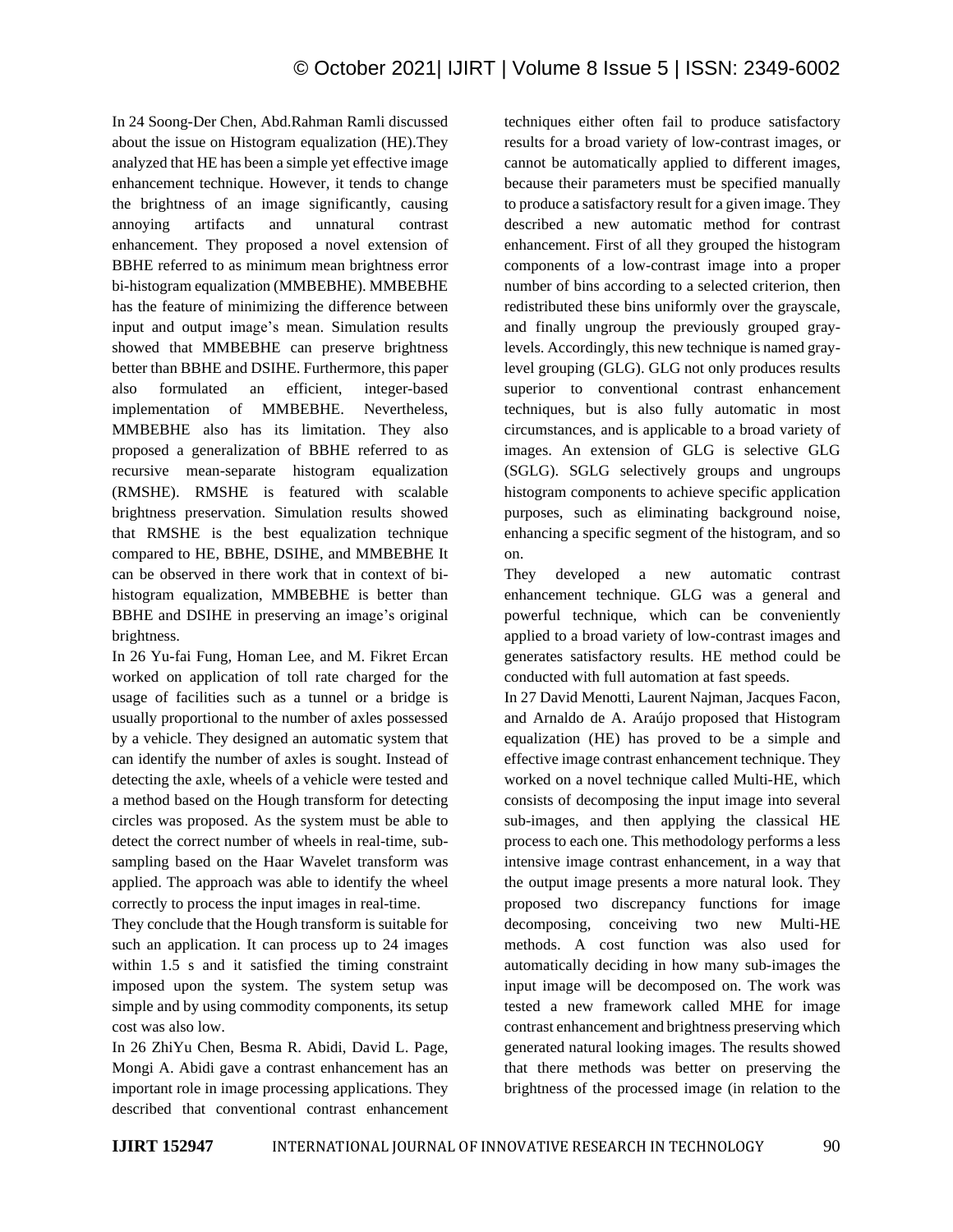original one) and yields images with natural appearance, at the cost of contrast enhancement.

In 29 Tarik Arici, Salih Dikbas, and Yucel Altunbasak gave a general framework based on histogram equalization for image contrast enhancement is presented. In this framework, contrast enhancement is posed as an optimization problem that minimizes a cost function. They introduced specifically designed penalty terms, the level of contrast enhancement can be adjusted; noise robustness, white/black stretching and mean-brightness preservation may easily be incorporated into the optimization. Analytic solutions for some of the important criteria were presented. Finally, a low-complexity algorithm for contrast enhancement was presented, and its performance was demonstrated against a recently proposed method

## **METHODOLOGY**

Principal objective of image enhancement is to modify attributes of an image to make it more suitable for a given task and a specific observer. During this process, one or more attributes of the image are modified. The choice of attributes and the way they are modified are specific to a given task. There exist many techniques that can enhance a digital image without spoiling it. The enhancement methods can broadly be divided into the following three categories:

- Spatial Domain Methods
- Frequency Domain Methods
- Fuzzy Domain Methods



## 3.1 Spatial Domain Method

Spatial domain methods which operate directly on pixels. In Spatial domain method pixel values may be modified according to rules that depend on the original pixel value (local or point processes). Alternatively, pixel values may be combined with or compared to others in their immediate neighborhood in a variety of ways using two techniques:

3.1.1 Grey Level Transformations

3.1.2 Histogram Equalization and Histogram Matching

3.1.1 Grey Level Transformations

Consider the input image  $f(x,y)$  and processed image  $g(x,y)$  then the transformation  $g(x,y)=T[f(x,y)]$ , where T is an operator on f defined over some neighbourhood of  $(x,y)$ . The operator T is applied at each location  $(x,y)$  to yield output g at that location. The process uses pixels in the area of image spanned by neighbourhood. Example: Thresholding

Basic Grey Level Transformations are:

- **Image Negatives**
- Log Transformations
- Power Law Transformations
- Piece wise- Linear Transformations

## 3.1.2 Histogram Equalization

Histogram equalization is a common technique for enhancing the appearance of images. Suppose we have an image which is predominantly dark. Then its histogram would be skewed towards the lower end of the gray scale and all the image detail is compressed into the dark end of the histogram . If we could `stretch out' the gray levels at the dark end to produce a more uniformly distributed histogram then the image would become much clear [1]



Fig.3.1 The original image and its histogram, and the equalized versions. Both images are quantized to 64 gray levels

### 3.1.3 Histogram Matching

Histogram equalization automatically determines a transformation function seeking to produce an output image with a uniform histogram. Another method is to generate an image having a specified histogram is histogram matching.

Obtain the output image by equalizing the input image first; then for each pixel in the equalized image,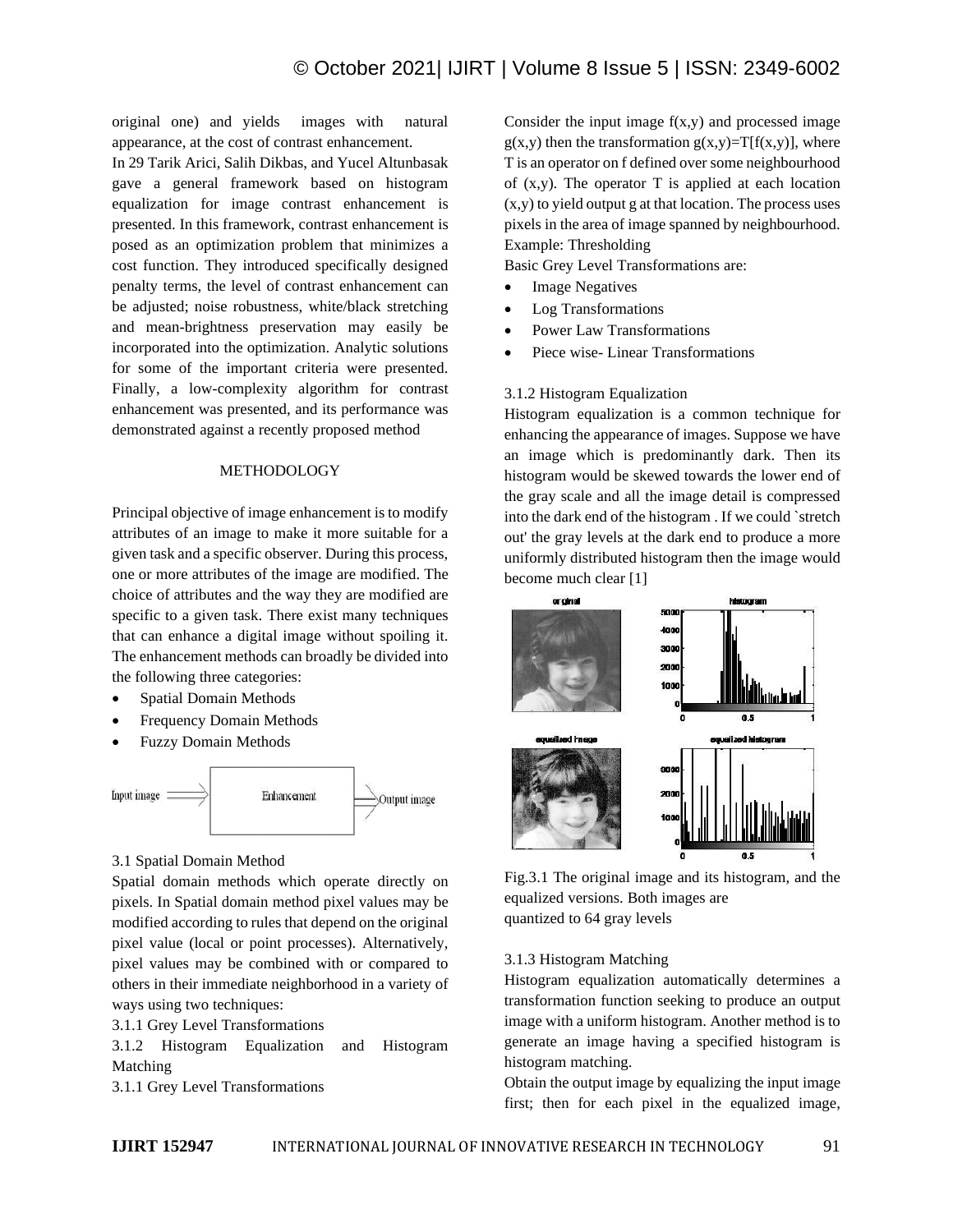perform the inverse mapping to obtain the corresponding pixel of the output image [1]. Histogram matching enables us to "match" the grayscale distribution in one image to the grayscale distribution in another image.



Fig.3.2 Example of Histogram matching

### 3.2 Frequency Domain Methods

Frequency domain operates on the Fourier transform of an image. Edges and sharp transitions (e.g. noise) in an image contribute significantly to high-frequency content of Fourier transform. Low frequency contents in the Fourier transform are responsible to the general appearance of the image over smooth areas. The concept of filtering is easier to visualize in the frequency domain. Therefore, enhancement of image  $f(x,y)$  can be done in the frequency domain based on DFT. This is particularly useful in convolution, if the spatial extent of the point spread sequence  $h(x,y)$  is large then convolution theory.

 $g(x,y)=h(x,y)*f(x,y)$ 



Fig 3.3 Basic steps for Frequency Domain

#### 3.3 Fuzzy domain Method

Fuzzy image processing is a collection of different fuzzy approaches to image processing that can understand, represent and process the image. It has three main stages, namely, image fuzzification, modification of membership function values, and defuzzification. Fuzzy image enhancement is based on gray level mapping into membership function. The aim is to generate an image of higher contrast than the original image by giving a larger weight to the gray levels that are closer to the mean gray level of the image that are farther from the mean.

3.3.1 Fuzzy Set: In classical set theory, a set is defined as a collection of element having a certain property, each of which belongs to the set. So the characteristic function takes either the value of or 1

## Fuzzy Image Processing

Fuzzy image processing is collection of all approaches that understand, represent and process the images, their segments and features as fuzzy sets.





The representation and processing depend on the selected fuzzy technique and on the problem to be solved.

The fuzzification and defuzzification steps are due to the fact that we do not possess fuzzy hardware. Therefore, the coding of image data (fuzzification) and decoding of the results (defuzzification) are steps that make possible to process images with fuzzy techniques. The main power of fuzzy image processing is in the middle step (membership modification)

## CONCLUSIONS ANDS FUTURES SCOPE

Images contrasts enhancements is as very important challenging objectives in the areas of images processing. Ins this thesis we considered contrasts enhancements techniques that cans produces resultants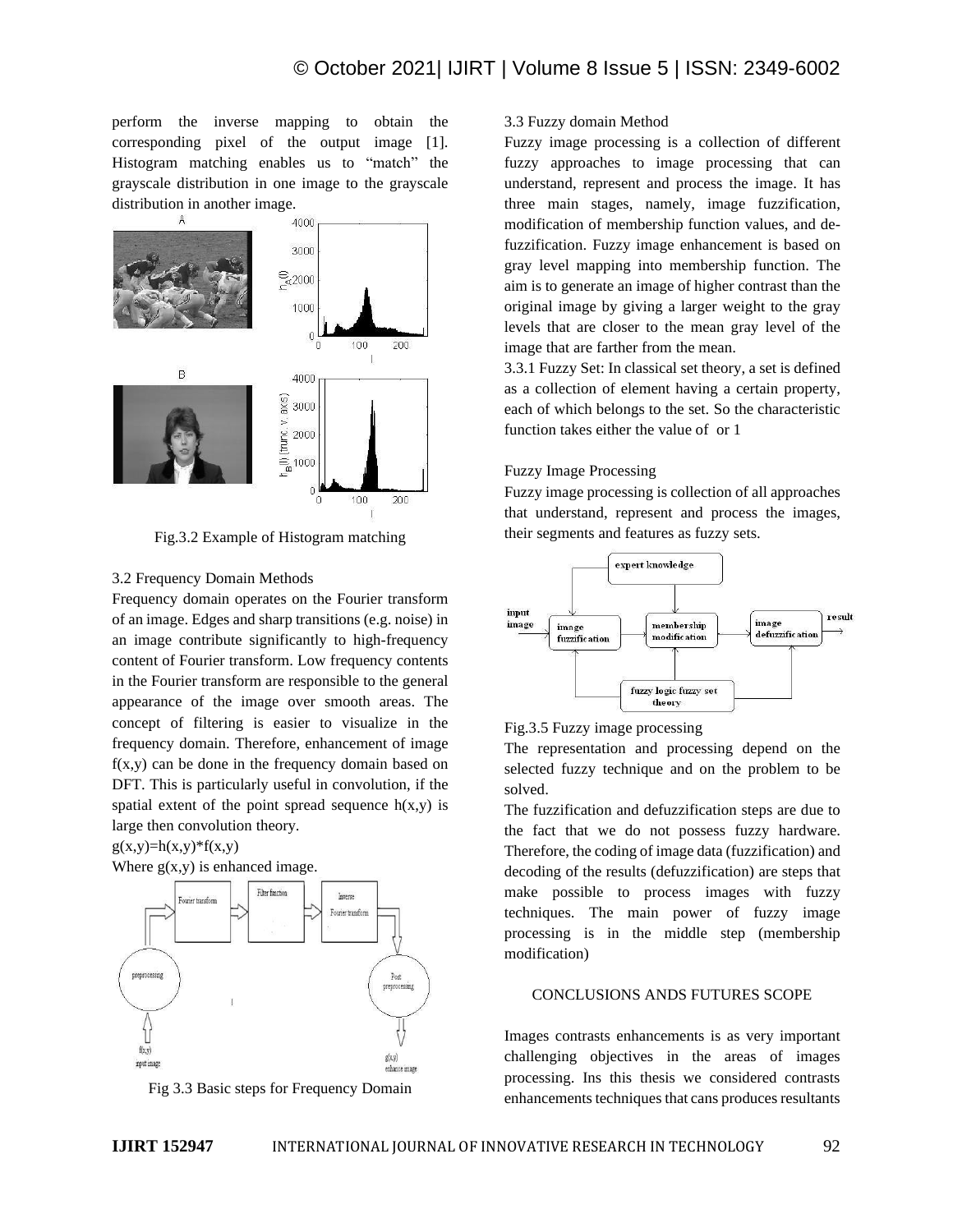images that looks betters subjectively by changings the pixels grays levels intensities. This algorithm finds useful applications ins consumers electronics products, medicals images analysis and radar/sonars images bases operations. It has been found by literatures surveys those available techniques for images enhancement; the techniques that are generally applied are based on calculations related to firsts orders statistics of images histogram. Ins this thesis we propose as brightness preserving histograms equalizations (HGE)s techniques having contrasts enhancements capabilities withs reduced computational complexity. The modified technique uses fuzzy statistics of images pixels intensity for representations and processing. By representing an images values in fuzzy domains helps the histograms equalizations techniques ins handlings the inexactness of grays levels ins as better ways that cans give improved performance. The times of executions depends on images sizes and the histograms type. The experimental results are compared withs threes others histograms equalizations techniques. We haves taken twos types of fuzzy memberships functions of Gaussians and triangular type. The algorithm was applied on 5s different types of images. It has been observed that ins generalized HEs and CLACHEs methods after applying enhancements the bright portions of images haves become almost white. Ins uniforms HEs the backgrounds parts that was somewhat dulls has becomes black. Contents wises GHEs looks improved and clearers than originals images buts it has become overs bright hence most of the information has eliminated dues to white colors impressions and its shows non uniforms whites and darks patches.

In futures we cans uses this algorithm for applicationsbased approach likes medicals imaging bases on X-Ray, ultrasound, Citi scan related to specifics body organs for as particulars diseases or pathological disorders diagnosis. Wes cans also uses our enhancements methods for improving the quality of spaces explorations related images. Wes can also improve the performances by interactively choosing memberships functions parameters adaptively it can tell abouts an optimums values of parameters that cans gives bests results withs lowest brightness errors and higher PSNR. For this purpose, the selections of optimums parameters cans be founds using various nonlinear optimizations methods.

## **REFERENCE**

- [1] Gonzalez, R. and Woods, R., 22. Digital Image Processing, Prentice Hall. 2. Kim J. Y., Kim L. S., Hwang.
- [2] S. H., 21 "An Advanced Contrast Enhancement Using Partially Overlapped Sub-Block Histogram Equalization," IEE Transactions on Circuits and Systems for Video Technology, Vol. 11, No.4, pp.475-484.
- [3] Sun. C. C. Ruan S. J., Shie M. C., Pai, T. W., 25. "Dynamic Contrast Enhancement based on Histogram Specification," IEEE Transactions on Consumer Electronics, 51(4), pp.13-135.
- [4] Stark J. A., 2. "Adaptive Image Contrast Enhancement Using Generalizations of Histogram Equalization," IEEE Transactions on Image Processing, 9(5), pp.889-896.
- [5] Kim, Y.T., 1997. Contrast Enhancement Using Brightness Preserving Bi-Histogram Equalization. IEEE Trans. Consumer Electronics, Vol. 43, Issue 1, pp. 1-8.
- [6] Wan, Y., Chen, Q., Zhang, B.-M, (1999). " Image enhancement based on equal area dualistic  $sub-image$  histogram equalization method  $&$ quot; IEEE Transaction on Consumer Electronics 45 (1) 68-75.
- [7] Chen, S.D. and Ramli, A.R., 24. Preserving brightness in histogram equalization-based contrast enhancement techniques. Digital Signal Processing, Vol.14, Issue 5, pp. 413-428.
- [8] Shannon, 1948. "A mathematical theory of communication," Bell Syst. Tech. J., vol. 27, pp. 379-423.
- [9] Menotti, D., Nijman, L., Facon, J., Araújo, A.A., 27. Multi-Histogram Equalization Methods for Contrast Enhancement and Brightness Preserving. IEEE Trans. on Consumer Electronics, Vol. 53, Issue 3, pp.1186-1194.
- [10]Luessi, M., Eichmann, M., Schuster, G., and Katsaggelos, A., 26. "New results on efficient optimal multilevel image thresholding," in IEEE International Conference on Image Processing, for Contrast Enhancement and Brightness Preserving pp. 773-776.
- [11] Wang, C. and Ye, Z., 25. Brightness Preserving Histogram Equalization with Maximum Entropy: A Variational Perspective. IEEE Trans.